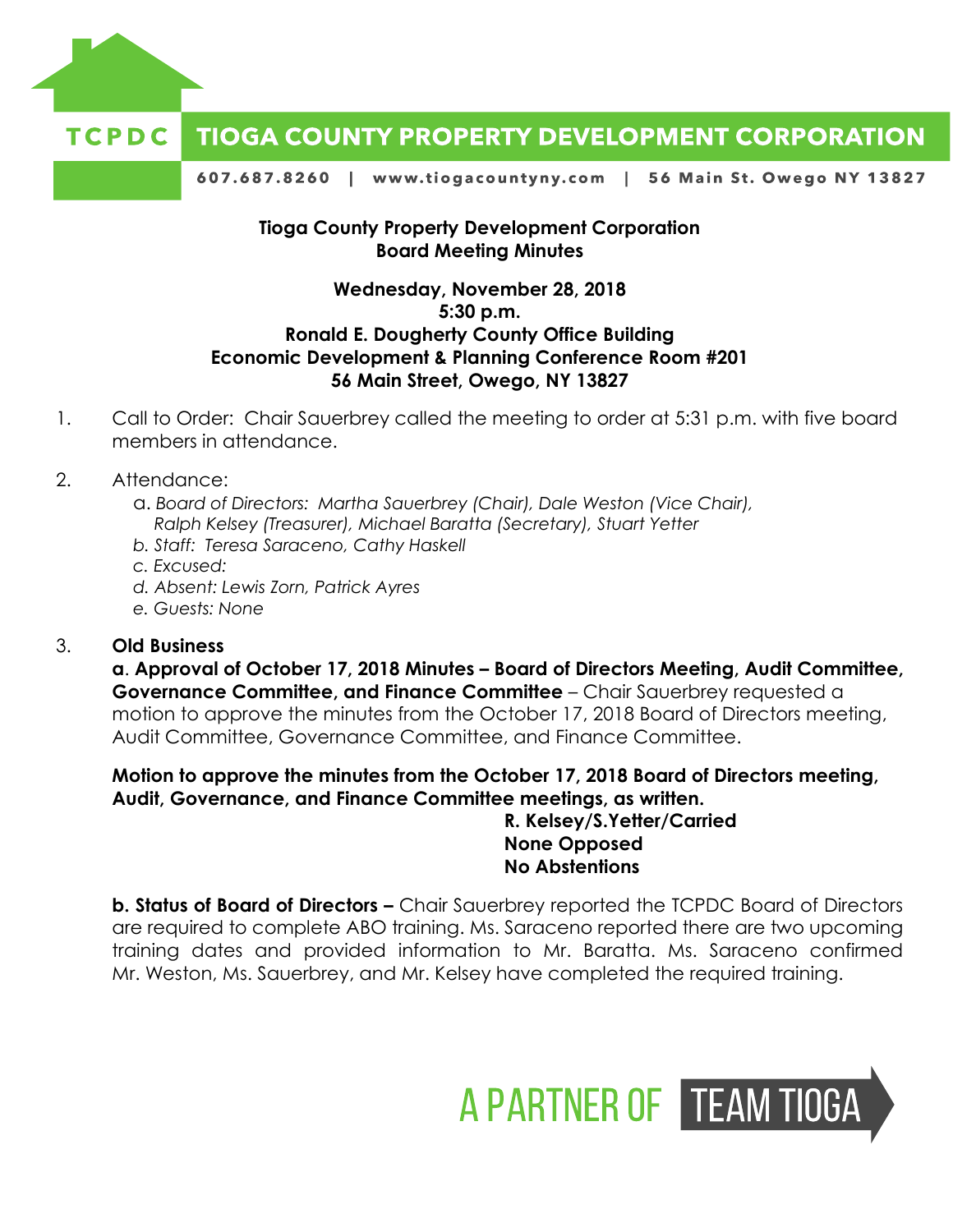### 4. **New Business**

**a. Announcement of 2019/2020 Land Bank Community Revitalization Initiative CRI Grant Award of \$500,000 –** Ms. Saraceno announced Tioga County Property Development Corporation (TCPDC) was awarded \$500,000. Since the award amount is less than the original application amount of \$910,000, Ms. Saraceno reported budget and work plan revisions were required. Ms. Saraceno reported TCPDC would acquire all twelve properties and proceed with the nine demolitions, as originally intended, however, will not be able to proceed with the three property rehabilitations or building of the Minka house in the Village of Owego at this time. Ms. Saraceno reported there is an opportunity mid-year to request the remaining funding, and possibly additional funding, providing TCPDC accomplishes the new established work plan. Ms. Saraceno reported she is aiming for completion of demolition work by 1<sup>st</sup> or 2<sup>nd</sup> quarter 2019. Ms. Saraceno reported bid documents are ready, but solicitation will have to wait until January 1, 2019.

Based on the original application amount, the work plan called for a full-time position with \$130,000 budgeted for salaries, office space, and equipment over the two-year period with the Administrative Services Agreement with Tioga County ED&P. However, the revised work plan reduces the position to part-time with \$65,000 budgeted for salaries, office space, and equipment. Ms. Saraceno reported all budget expenses are for the two-year period. Ms. Saraceno reported accounting, marketing, dues, and travel line items were reduced to accommodate the revised work plan. Ms. Saraceno reported the County would be receiving the administrative funding over the course of the two years.

Ms. Saraceno reported the revised budget for demolitions, acquisitions, and soft costs is \$435,000 with \$65,000 remaining. Ms. Saraceno reported final costs will not be known until bids are received. Ms. Saraceno reported the program representatives are in agreement with the proposed changes.

Ms. Saraceno reported separate bids would be solicited on each of the nine demolitions versus one bid for all nine properties. Ms. Saraceno reported she would minimally solicit bids from three or four contractors. Ms. Saraceno reported bid information will be presented to the Board of Directors.

**b. Resolution 2018-1 Accepting a Land Bank Community Revitalization Initiative Grant from Enterprise Community Partners, Inc. in the amount of \$500,000 and Discussion of Revised Work Plan –** Chair Sauerbrey requested a motion to adopt Resolution 2018-1.

**Motion to adopt Resolution 2018-1 Accepting a Land Bank Community Revitalization Initiative Grant from Enterprise Community Partners, Inc. for \$500,000.** 

**M. Sauerbrey/M. Baratta /Carried None Opposed No Abstentions**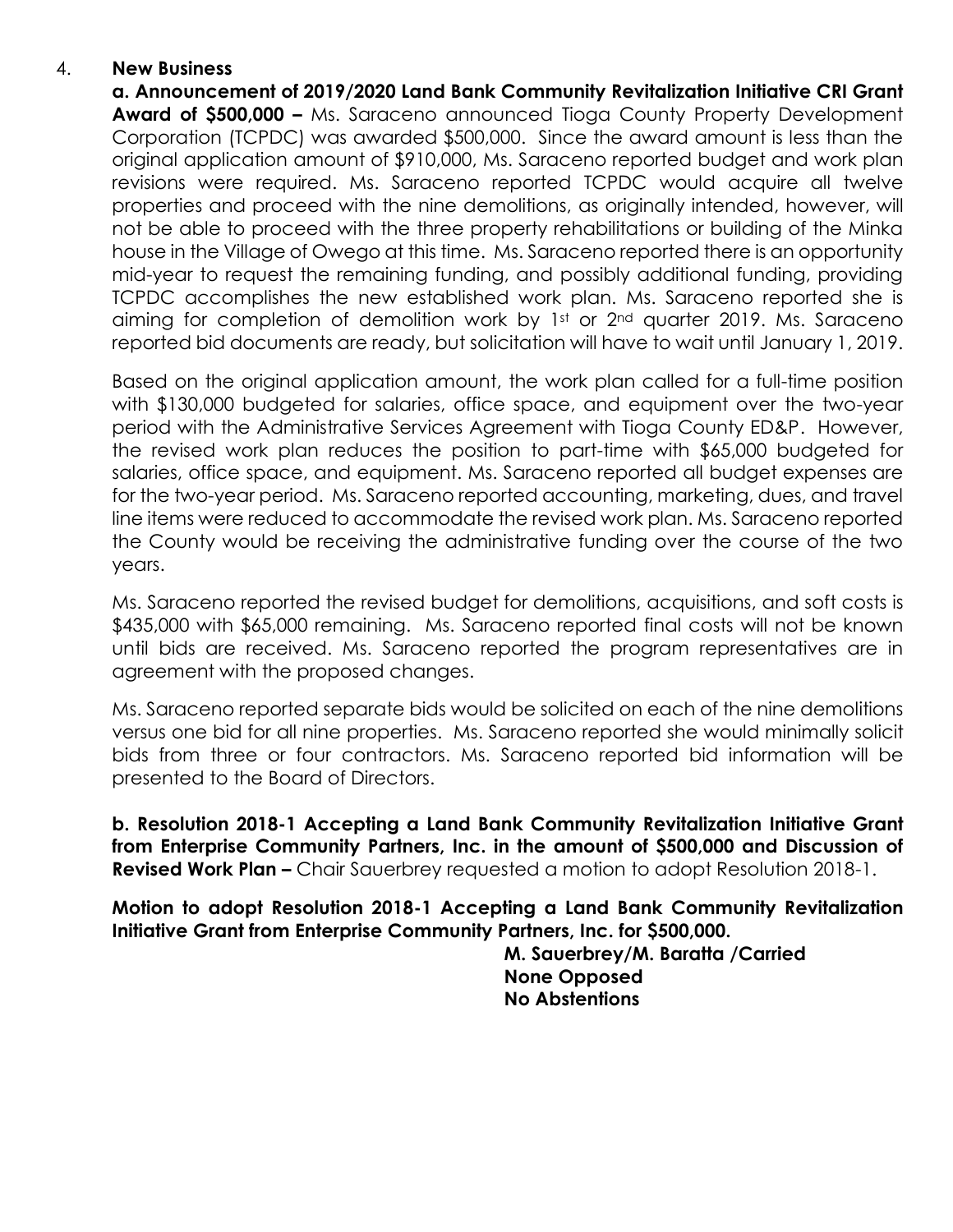**c. Execution of the Tioga County Property Development Corporation Certificate of Incumbency Certification of Organizational and Operations Documents –** Chair Sauerbrey requested a motion to execute the signing of the certificate of incumbency and certificate of organizational and operations documents.

# **Motion to execute the Tioga County Property Development Corporation Certificate of Incumbency and Certification of Organizational and Operations Documents.**

**R. Kelsey/S. Yetter /Carried None Opposed No Abstentions**

**d. Resolution 2018-2 Acquisition of Real Property by Purchase (12 properties within Owego and Waverly) –** Chair Sauerbrey requested a motion to adopt Resolution 2018-2.

**Motion to adopt Resolution 2018-2 Acquisition of Real Property by Purchase for the 12 properties within the Villages of Owego and Waverly.** 

#### **S. Yetter/M. Sauerbrey/Carried None Opposed No Abstentions**

Ms. Saraceno reported she would be presenting to the Tioga County Legislature next week for their approval in regards to the acquisition and purchase of the 12 properties within the Villages of Owego and Waverly, as well as the Administrative Services Agreement with ED&P.

Once the properties have been demolished, Ms. Saraceno reported the properties would go on the market for re-sale, therefore, generating new revenue. Any remaining funding, as well as sale revenue, would be available for the three property rehabilitations that are currently on hold.

In regards to the salary/compensation line, Mr. Kelsey inquired as to how this will work with the County. Chair Sauerbrey reported the administrative funding goes directly in the County's general fund and not directly to ED&P. As to the grant award of \$500,000, Ms. Saraceno reported TCPDC is a separate agency and will be opening their own bank account with their own QuickBooks accounting system in place.

Once demolition estimates are received, Mr. Kelsey suggested reviewing the budget to determine how much funding will actually be available for new property acquisitions or property rehabilitations.

Ms. Saraceno reported over the course of two years, new foreclosure lists will be available through the County, as well as possible Downtown Revitalization Initiative (DRI) opportunities for future property acquisitions.

Mr. Weston inquired who is responsible for determining whether a property should be demolished or rehabilitated. Ms. Saraceno reported code enforcement officers and engineers make the determination.

Mr. Weston inquired about profitability. Mr. Kelsey reported sustainability is the goal.